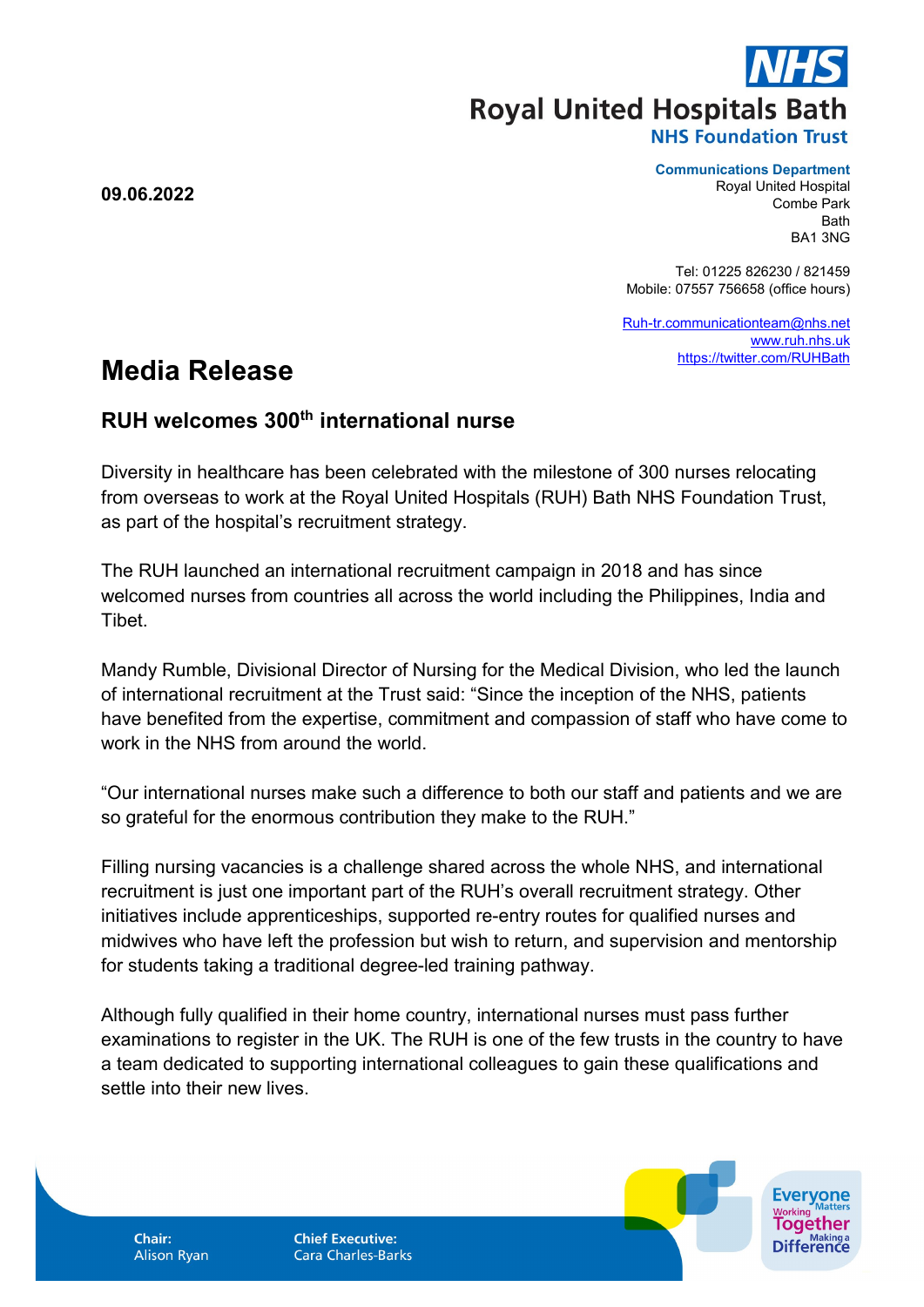Mark Doblas, Lead Clinical Practice Facilitator, leads the team that supports international nurses at the RUH. Mark said: "When nurses come from overseas to work with us, we want to make sure they settle into their new country and job as easily as possible.

"As well as providing support to help them pass their exams, we also help our nurses with practical things like registering with a GP practice, setting up a bank account and finding accommodation. It can be really daunting coming to a foreign country so we do all we can to help people with the transition.

"Many of our international nurses come to Bath alone, without any family or friends, so another key focus for us is making sure we provide opportunities for people to meet other staff across the hospital and build support networks. We organise regular social events and activities to help facilitate this."

…

…

The RUH celebrated welcoming the 300<sup>th</sup> international nurse with an event at Lansdown Cricket Club last month. It was attended by over 170 members of staff and their family members and included a performance from a band of international nurses called 'Are you Okay'. Flowers were given to Edah Bellezar and Carla Cadano in recognition of their positions as the first and 300<sup>th</sup> international nurses to join the Trust.

Mandy said: "It was wonderful to be able to get together and celebrate this milestone. I am in awe of each and every one of our international nurses who have left their home countries, many for the first time, to support our patients, staff and community."

### **Ends**

### **Notes to Editor:**

**Chair: Alison Ryan** 

The Royal United Hospitals Bath NHS Foundation Trust provides acute treatment and care for a catchment population of around 500,000 people in Bath, and the surrounding towns and villages in North East Somerset and Western Wiltshire. The hospital provides healthcare to the population served by four Clinical Commissioning Groups: Bath & North East Somerset CCG, Wiltshire CCG, Somerset CCG and South Gloucestershire CCG.

The Trust provides 759 beds and a comprehensive range of acute services including medicine and surgery, services for women and children, accident and emergency services, and diagnostic and clinical support services.

In 2015 The Royal United Hospitals NHS Foundation Trust acquired the Royal National Hospital for Rheumatic Diseases (RNHRD) NHS Foundation Trust. The RNHRD treats patients from across the country

> **Chief Executive: Cara Charles-Barks**